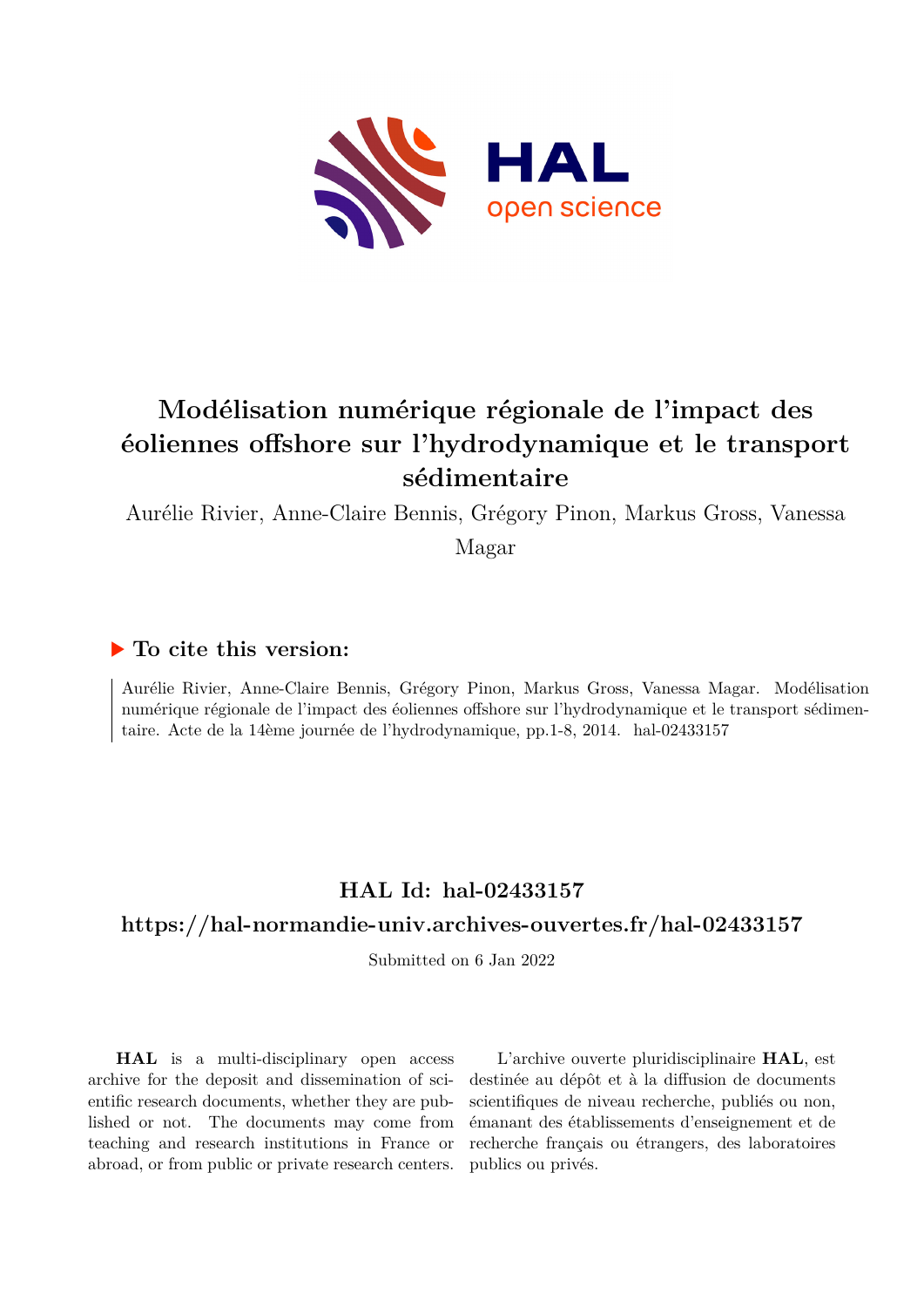

**DGA** Techniques hydrodynamiques Chaussée du Vexin 27105 Val de Reuil

## MODELISATION NUMERIQUE REGIONALE DE L'IMPACT DES EOLIENNES OFFSHORE SUR L'HYDRODYNAMIQUE ET LE TRANSPORT SEDIMENTAIRE

## REGIONAL NUMERICAL MODELLING OF OFFSHORE WIND TURBINE IMPACTS ON HYDRODYNAMICS AND SEDIMENT TRANSPORT

A. RIVIER<sup>1</sup>, A. C. BENNIS<sup>1</sup>, G. PINON<sup>2</sup>, M. GROSS<sup>3</sup>, V. MAGAR<sup>3</sup>

1 Laboratoire de Morphodynamique continentale et côtière, UMR CNRS 6143 M2C, Universit´e de Caen Basse-Normandie, Caen, France aurelie.rivier@unicaen.fr

2 Laboratoire Ondes et Milieux Complexes, UMR CNRS 6294 LOMC, Universit´e du Havre, 53, Rue Prony, CS 80 540, 76058 Le Havre, France.

3 Departamento de Oceanografía Física, CICESE Carretera Ensenada-Tijuana No. 3918, CP 22860, Ensenada, B.C., México.

## Résumé

L'objectif de ce travail est de représenter correctement dans un modèle numérique l'impact des fondations d'éoliennes offshore de type monopile sur la circulation et le transport sédimentaire à l'échelle régionale. Le modèle de circulation régionale MARS3D est appliqué sur la zone du futur site éolien de Courseulles-sur-Mer (Calvados, France). Les  $\acute{e}$ oliennes sont prises en compte dans le modèle en utilisant deux approches. La première m´ethode consiste `a tenir compte directement des ´eoliennes dans le maillage et la seconde à paramétrer cet impact en ajoutant des termes sources dans les équations du moment et dans les équations du modèle de turbulence k-epsilon. Les résultats issus des deux techniques sont comparées. Les deux méthodes montrent l'impact attendu sur la circulation. Une zone de décélération est observée en amont et en aval de la pile alors que les courants sont accélérés sur les côtés. Le lit sédimentaire est érodé dans les zones où le courant est accéléré par la présence de la monopile, entraînant une augmentation de la concentration de sédiment en suspension.

## Summary

The purpose of this work is to find a parameterization which is able to represent properly the modifications caused by offshore wind turbines foundations on the hydrodynamics and sediment transport at regional scales. As a case study, the regional hydrosedimentary model MARS3D is applied on an area including the future offshore wind farm of Courseulles-sur-Mer (Normandy, France). Turbines are represented in the model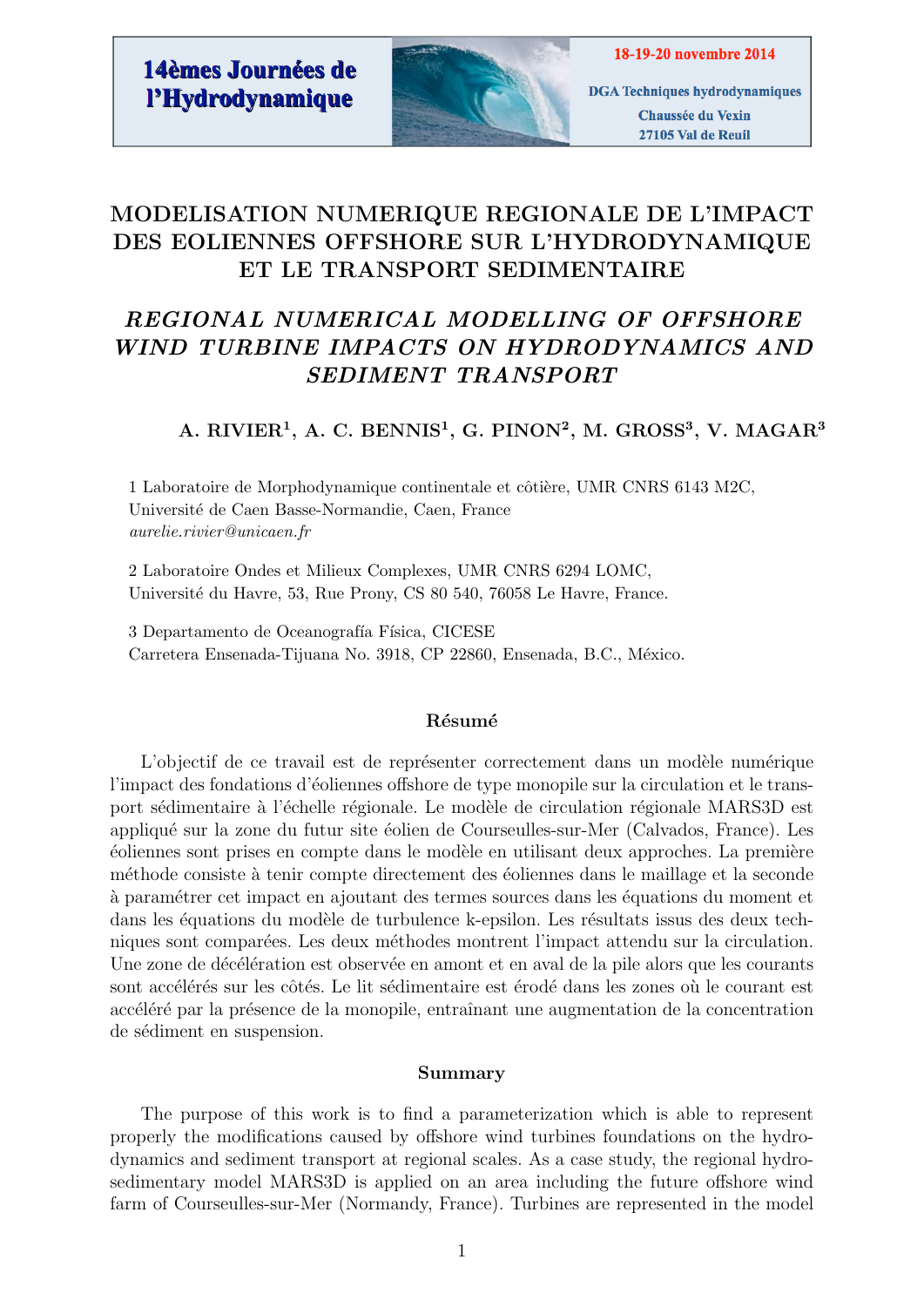using two approaches. The first method takes into account monopiles directly in the mesh as dry cells and the second one uses a sub-grid parameterization method by adding drag force term in momentum equations and source terms in  $k-\epsilon$  turbulence model equations. Comparisons between the results obtained by the different approaches are carried out. As expected, both show impacts on the circulation, with formation of a wake downstream, flow deceleration in front of the pile, and flow acceleration at the side edges. Near-bed erosion occurs in locations where current speeds increase due to the monopile presence, leading to an increase of suspended sediment concentration.

## I – Introduction

The construction of several offshore wind farms in the English Channel is planned in the coming years. They will be located both along French and English coasts (projects offshore of Saint-Brieuc, Fécamp, Courseulles-sur-Mer, Isle of Wight and Hasting). Although no wind turbines are present in the English Channel at the moment, they are numerous in the North Sea, where their impacts on sediment transport have been observed in a number of studies (e.g. [8, 10, 22]). The effects of offshore monopiles on local hydrodynamics have been evaluated in environmental impact studies using analytical expressions of drag (e.g. [11]), or with finite element models in two dimensions (e.g. [3]). The first approach is simplistic, and the second one doesn't solve the vertical structure of velocity and therefore the near-bed velocity, which plays a key role for sediment transport. The aim of this work is to estimate monopile impact on the hydrodynamics and sediment transport in three dimensions in regional models like MARS [12]. In these models, the typical spatial resolution allowing for reasonable calculation time is too coarse for explicitly incorporating the monopiles at a regional scale. The first step, described in this paper, consists in evaluating the impacts using the regional circulation model MARS 3D with a higher spatial resolution in a small area. The first strategy explicitly solves the wind turbine and the second one is based on a subgrid parameterization of the wind turbine effects on the environment. The study focuses on the area of the future wind farm of Courseulles-sur-Mer, where the bed is composed of sand and gravels and the water depth is between 20 and 30 meters (m). Currents induced by tide are strong, reaching speeds of 1 meter per second (m/s) during medium spring tides. The influence of waves is weaker in the wind farm site, because the area is protected against waves from the Atlantic Ocean by the Cotentin Peninsula. This paper presents preliminary results obtained with both strategies in a test case having characteristics close to Courseulles-sur-Mer site. Then these methods are applied in the real case using nested ranks.

## II – Model description

The regional hydrodynamical model MARS3D [12] and its sediment transport module [13] are applied in this study. It solves the momentum equations under the Boussinesq and the hydrostatic approximation which is expressed in a Cartesian coordinates system as :

$$
\frac{\partial u}{\partial t} + u \frac{\partial u}{\partial x} + v \frac{\partial u}{\partial y} + w \frac{\partial u}{\partial z} - fv = -\frac{1}{\rho_0} \frac{\partial p}{\partial x} + \frac{1}{\rho_0} \left( \frac{\partial \tau_{xx}}{\partial x} + \frac{\partial \tau_{xy}}{\partial y} + \frac{\partial \tau_{xz}}{\partial z} \right) \tag{1}
$$

$$
\frac{\partial v}{\partial t} + u \frac{\partial v}{\partial x} + v \frac{\partial v}{\partial y} + w \frac{\partial v}{\partial z} + fu = -\frac{1}{\rho_0} \frac{\partial p}{\partial y} + \frac{1}{\rho_0} \left( \frac{\partial \tau_{yx}}{\partial x} + \frac{\partial \tau_{yy}}{\partial y} + \frac{\partial \tau_{yz}}{\partial z} \right)
$$
(2)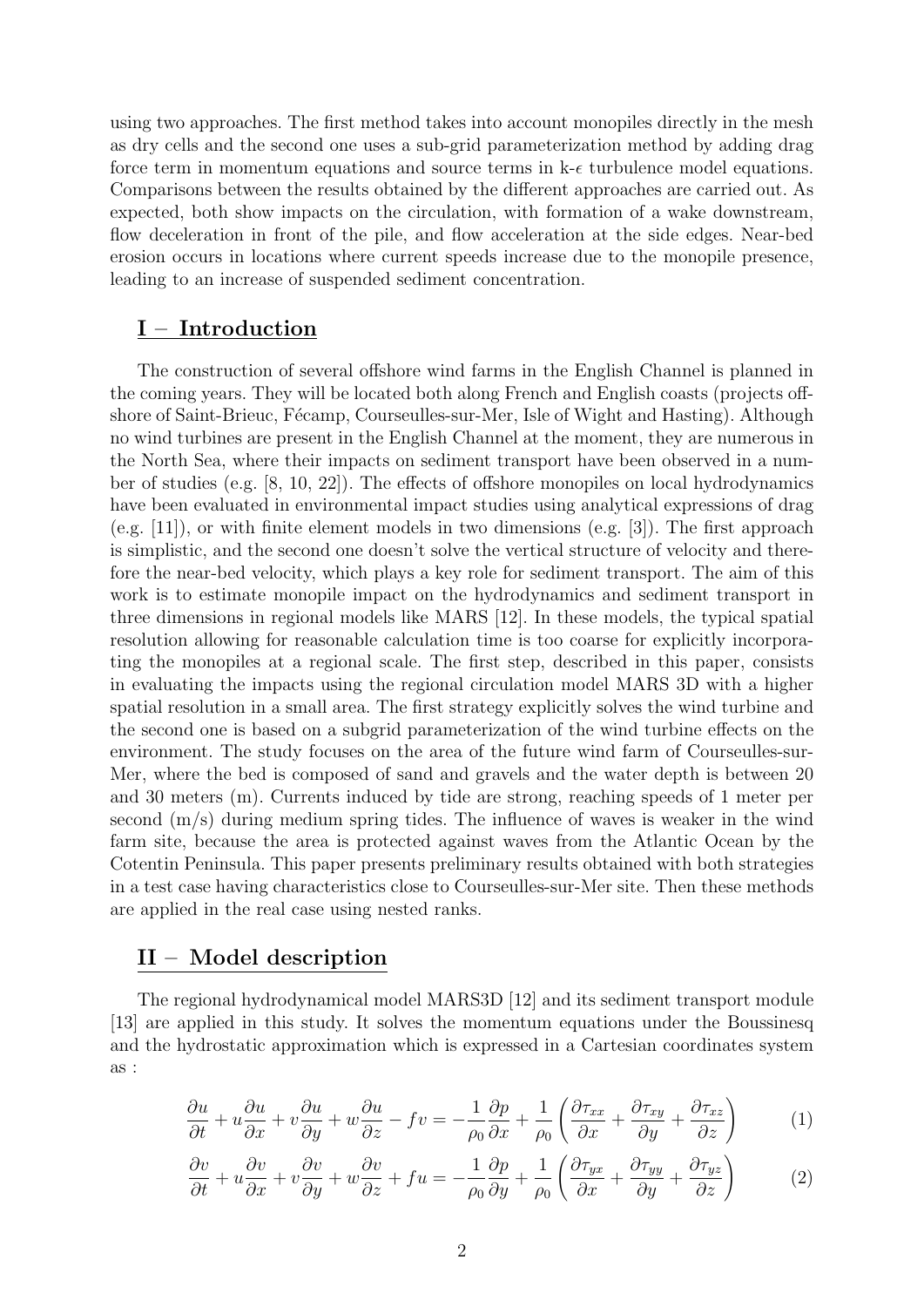with  $\mathbf{u}(u, v, w)$  the velocity vector, f the Coriolis parameter,  $\rho_0$  the reference density, p the pressure, and  $\tau$  the Reynolds stress tensor.

Vertical mixing is solved using the generic length scale formulation [21]. The turbulence equations are the following :

$$
\frac{\partial k}{\partial t} + u \frac{\partial k}{\partial x} + v \frac{\partial k}{\partial y} = \frac{\partial}{\partial z} \left( \frac{\nu_V}{s_k} \frac{\partial k}{\partial z} \right) + P + B - \epsilon \tag{3}
$$

$$
\frac{\partial \psi}{\partial t} + u \frac{\partial \psi}{\partial x} + v \frac{\partial \psi}{\partial y} = \frac{\partial}{\partial z} \left( \frac{\nu_V}{s_{\psi}} \frac{\partial \psi}{\partial z} \right) + \frac{\psi}{k} (C_1 P + C_3 B - C_2 \epsilon F_{wall}) \tag{4}
$$

where k is the turbulent kinetic energy,  $\psi$  is a generic length scale, P and B represent the effects of shear and buoyant production,  $C_1$ ,  $C_2$ ,  $C_3$ ,  $s_k$ ,  $s_{\psi}$  are empirical constants. Buoyancy is neglected in this study ( $B = 0$ ). For a  $k - \epsilon$  turbulence model, they are adopted as follows  $C_1 = 1.44$ ,  $C_2 = 1.92$ ,  $s_k = 1$ ,  $s_{\psi} = 1.3$  and  $F_{wall}$  is equal to 1 [21]. Horizontal viscosity depends on the size of the mesh and it is expressed as :

$$
\nu_H = f_{visc} \cdot 0.01 \cdot \Delta y^{1.15} \tag{5}
$$

with  $f_{visc}$  a coefficient ranging between 1 and 17 and  $\Delta y$  being the size of the cell in y-direction.

As explained before, the influence of the monopile is taken into account using two methods. In the first one, the monopiles are solved explicitly. They are incorporated in the mesh and are treated as dry cells in the model. In the second one, the impact of the foundations on the environment is parameterized. The drag force exerted on the flow by the monopile is incorporated in the model by adding an extra source term in the momentum and turbulence equations. This second approach was already used to model the impact of vegetation on flow [20, 7, 5]. The drag force per unit area,  $\mathbf{F}_{d}(Fu_{d}, F v_{d})$ , induced by the monopile can be expressed in the x and y directions as :

$$
Fu_d(z) = -\frac{1}{2} \frac{\rho_0 C_d D}{\Delta x \Delta y} ||\mathbf{u}_{\infty}(\mathbf{z})|| u_{\infty}(z)
$$
\n(6)

$$
Fv_d(z) = -\frac{1}{2} \frac{\rho_0 C_d D}{\Delta x \Delta y} ||\mathbf{u}_{\infty}(\mathbf{z})||v_{\infty}(z)
$$
\n(7)

where  $C_d$  is the drag coefficient, D is the diameter of the pile,  $\mathbf{u}_{\infty}(u_{\infty}, v_{\infty})$  is the undisturbed current velocity upstream the pile,  $\Delta x$  and  $\Delta y$  are the size of the cell. These terms, divided by the density  $\rho_0$ , are added to the right hand side of momentum equations 1 and 2 respectively.

The turbulence equations become :

$$
\frac{\partial k}{\partial t} + u \frac{\partial k}{\partial x} + v \frac{\partial k}{\partial y} = \frac{\partial}{\partial z} \left( \frac{\nu_V}{s_k} \frac{\partial k}{\partial z} \right) + P - \epsilon + \frac{\|\mathbf{u}_{\infty(\mathbf{z})}\| \|\mathbf{F}_{\mathbf{d}}(\mathbf{z})\|}{\rho_0}
$$
(8)

$$
\frac{\partial \psi}{\partial t} + u \frac{\partial \psi}{\partial x} + v \frac{\partial \psi}{\partial y} = \frac{\partial}{\partial z} \left( \frac{\nu_V}{s_{\psi}} \frac{\partial \psi}{\partial z} \right) + \frac{\psi}{k} \left( C_1 P - C_2 \epsilon F_{wall} + C_2 \frac{\|\mathbf{u}_{\infty(z)}\| \|\mathbf{F_d(z)}\|}{\rho_0} \right) \tag{9}
$$

The distance between the pile and the location  $(i_{\infty}, j_{\infty})$  where the velocity is considered equal to  $\mathbf{u}_{\infty}$  was determined using the dry points approach for a pile with a diameter of 6 m and input velocities ranging between 0.3 and 1.2 m/s. Velocities were considered undisturbed when they are superior or equal to 99 % of the input velocity. Being based of these tests, the velocity is taken 90 m upstream the pile to estimate  $\mathbf{u}_{\infty}$ .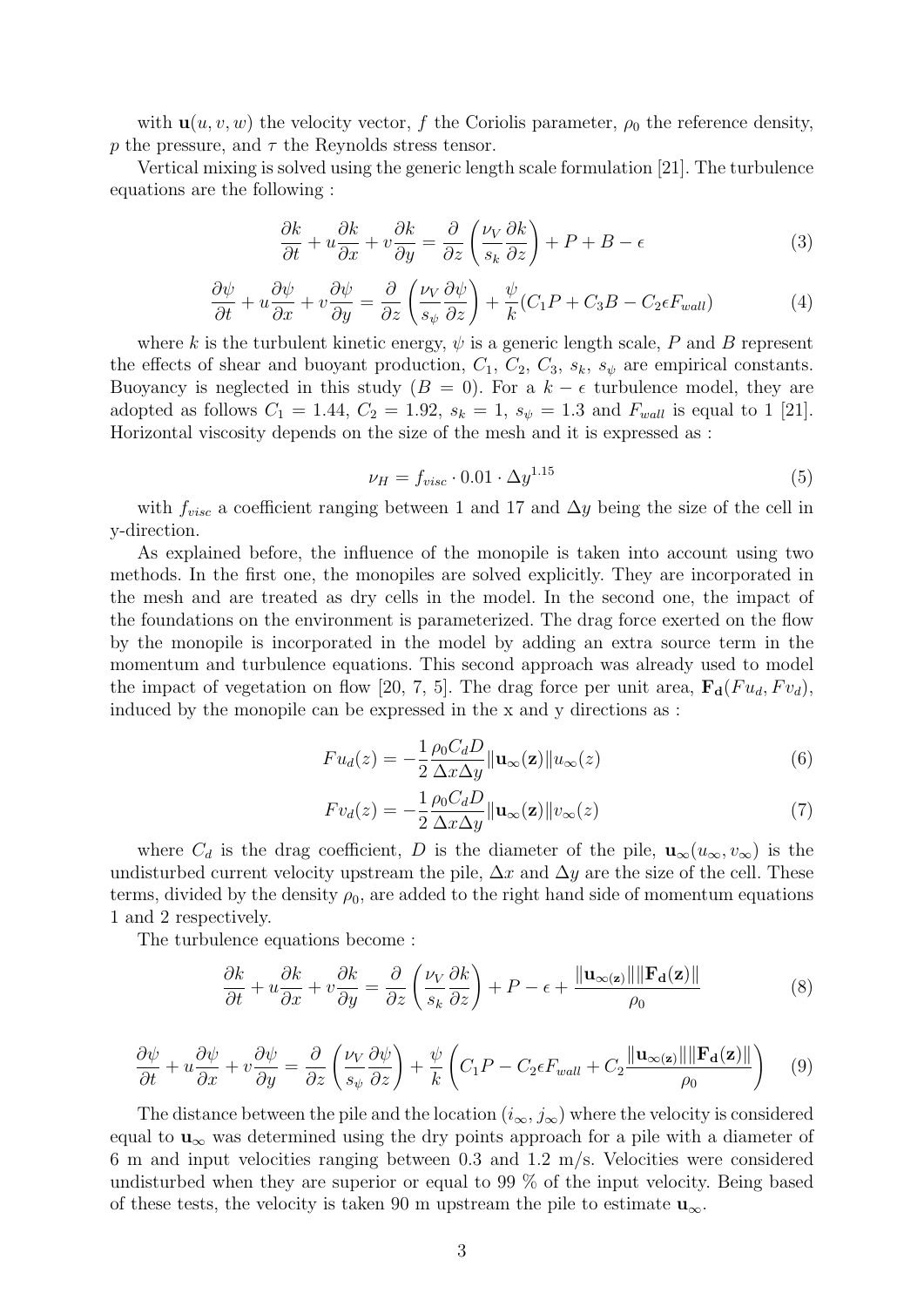### $III - 1$  Hydrodynamic test case

## $III - 1.1$  Configurations

The domain is a square of 600 m with a water depth of 30 m. The horizontal resolution is 3 m and the water column is divided into 15 uniform layers. At the western boundary, sea surface heights vary periodically between 2 and -2 m to reproduce a tidal current typical from the Courseulles-sur-Mer site. Zero velocity gradient are applied along the eastern and western boundaries, and periodic boundary conditions are used along the northern and southern boundaries. A pile with a diameter equal to 6 m is placed in the middle of the domain. The order of magnitude of Reynolds number is  $10^6$ .  $C_d$  is chosen equal to 0.65, compatible with the measurements made by [1] for this range of Reynolds numbers and the value taken by [15] in the Baltic Sea.  $f_{visc}$  is taken equal to 1.5. The size of the mesh being uniform, the horizontal viscosity is also uniform.

#### $III - 1.2$  Results



Figure  $1$  – Sea surface height  $(m)$  during simulation.

The barotropic velocity (Fig. 2), the near-bed velocity and turbulent kinetic energy (Fig. 3 and 4) are shown during the flow and just after the high tide (times 1 and 2, respectively, in Fig. 1). The background velocity is higher during the flow than at high tide, as expected. With the dry points strategy, the barotropic and near-bed velocities increase on both sides of the monopile due to the contraction of the flow, and decrease upstream the monopile. These monopile effects are consistent with those described by [17]. In front of the monopile, a horseshoe vortex is expected near the bed. [17] evaluated the size of this horseshoe vortex to be inferior to one time the diameter for a Reynolds number around  $10^6$ . With our spatial resolution of 3 m, and a monopile with a diameter equal to 6 m, this corresponds to less than two cells and is thus difficult to reproduce. Downstream of the monopile, the barotropic velocity becomes null.

The pattern of barotropic velocity is properly reproduced with the parameterization (Fig 2). In the near-bed, the form of the wake behind the monopile differs between dry points method and parameterization. When the current is in the direction of the longitudinal axis (time 1, Fig 3, top), the differences are small and located mainly downstream in the immediate vicinity of the monopile. The pattern and intensity of the wake are still globally reproduced. However, in case of an oblique current, the velocity increases just behind the monopile, when it was expected to decrease (time 2, Fig 4, top).

The turbulent kinetic energy (TKE) close to the bottom increases around the monopile in both locations, especially upstream (Fig. 3 and 4, bottom). This agrees with [9], who measured an increase of turbulence close to the bottom upstream of a cylinder, up to a distance equal to one diameter. Results from the simulations are consistent with these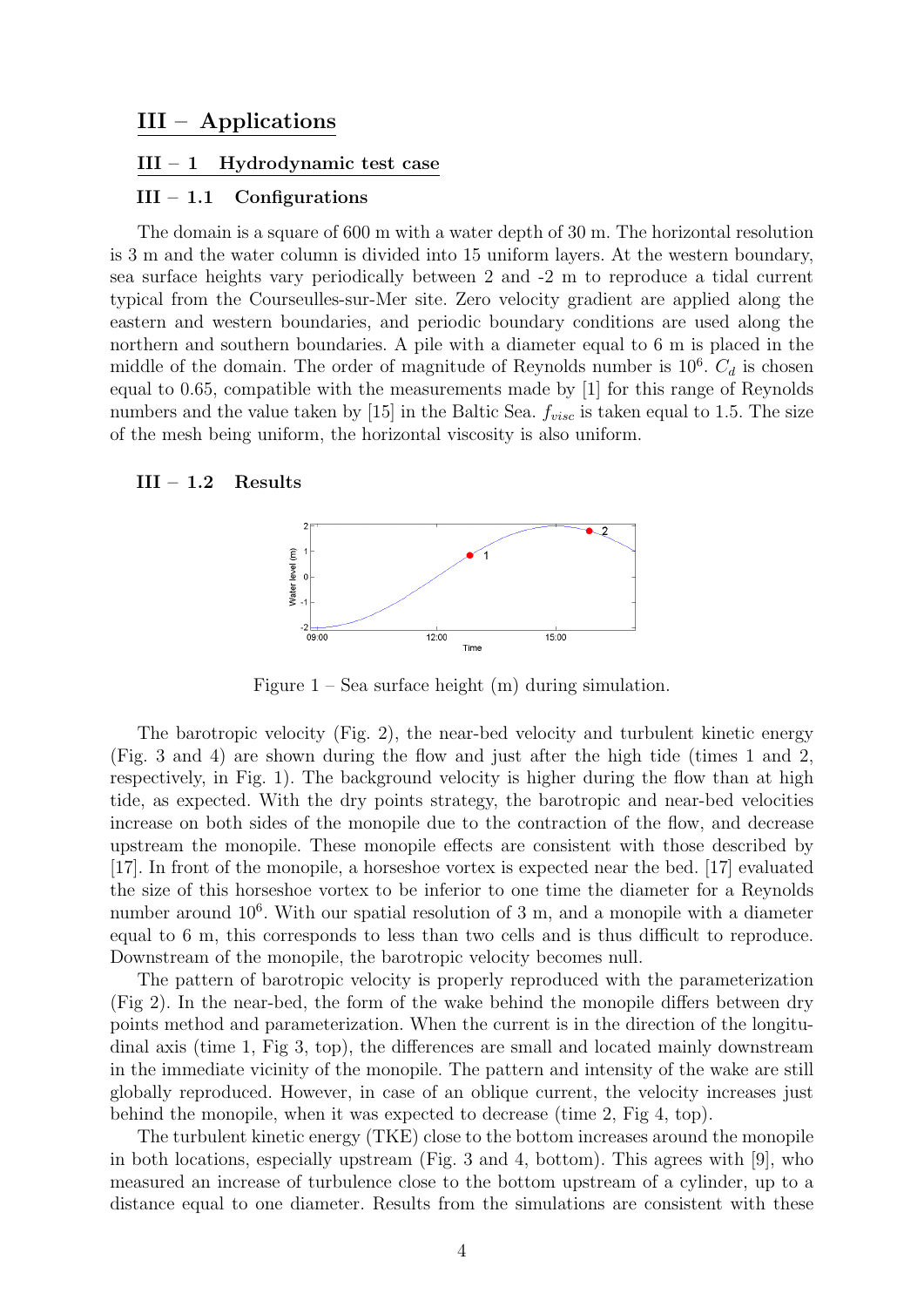

Figure 2 – Magnitude  $(m/s)$  and direction of barotropic velocity for t=1 (top) and t=2(bottom) with dry points approach (left) and parameterization approach (right)



Figure 3 – Magnitude (m/s) and direction of near-bed velocity (top) and turbulent kinetic energy near-bead (bottom,  $m^2.s^{-2}$ , log scale) for t=1 with dry points approach (left) and parameterization approach (right)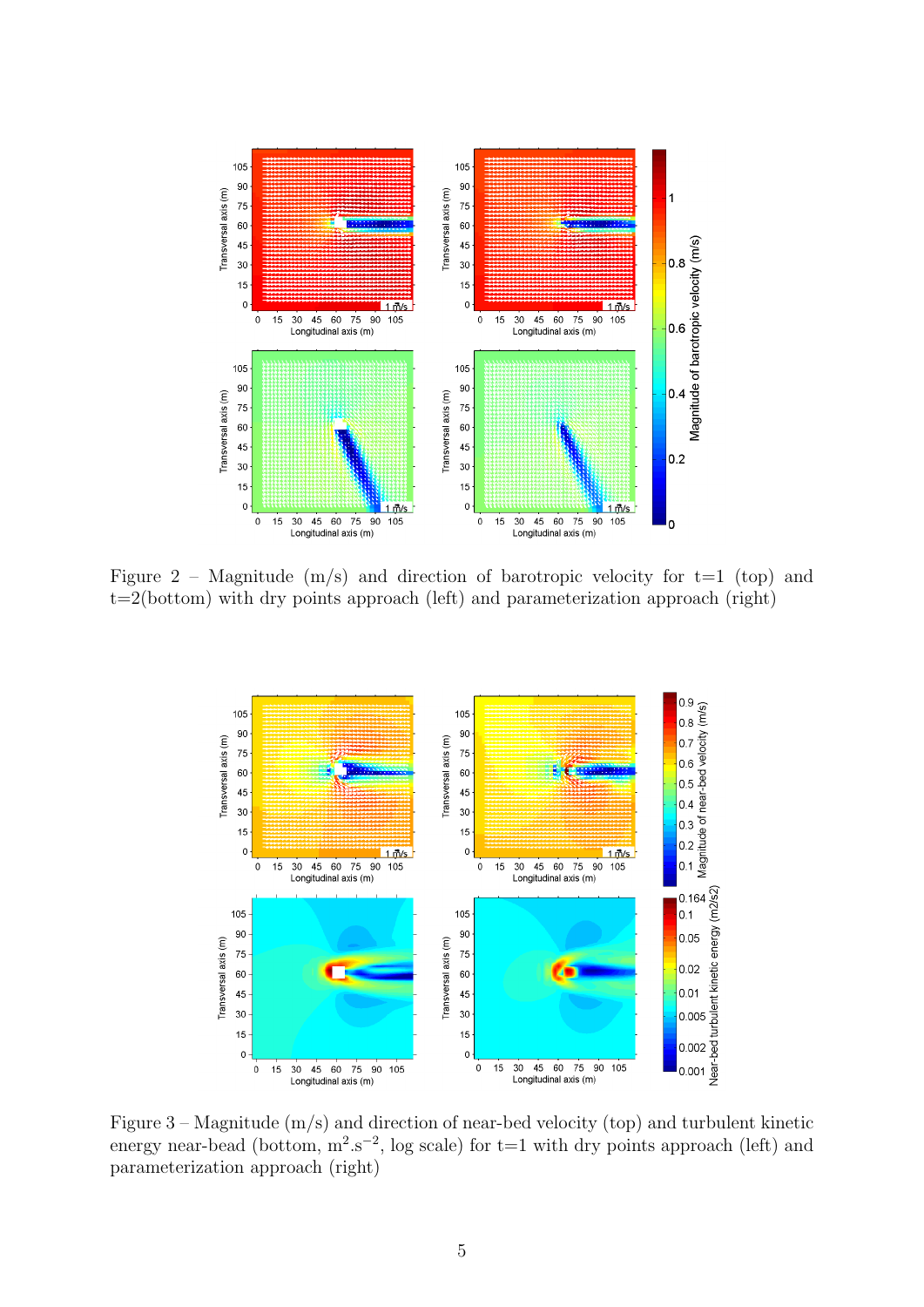

Figure 4 – Magnitude (m/s) and direction of near-bed velocity (top) and turbulent kinetic energy near-bead (bottom,  $m^2.s^{-2}$ , log scale) for t=2 with dry points approach (left) and parameterization approach (right)

measurements. At time 1 (Fig. 3), pattern of TKE, like velocity, are globally similar between the parameterization and the explicit method. However, at time 2, the near-bed TKE (Fig. 4, bottom) is stronger with the parameterization than with explicit method downstream close to the monopile, while it is weaker upstream of the monopile. This can explain the difference of velocity between the two methods visible at the top of figure 4.

## III – 2 Sediment test case

#### $III - 2.1$  Configuration

The domain, the vertical and horizontal resolutions, the water depth and the monopile are the same as those for the hydrodynamic test case. A constant eastward current of 0.6 m/s is applied at the boundaries. The bed, with an initial thickness of 0.1 m, is composed of homogeneous sand with a diameter equal to  $250 \mu m$  which is present in the Courseullessur-Mer site. Only suspended sediment transport are considered. The critical shear stress for erosion and the settling velocity are calculated following [19] and [18] respectively.

#### III – 2.2 Results

The pattern of the near-bed concentration (Fig. 5, top) is closely linked with the distribution of the bed shear stress (Fig. 5, middle). Near bed concentrations of suspended sediment calculated with both methods are higher at the side edge, where the bed shear stress is stronger, and null downstream of the monopile, where the bed shear stress is lower than the critical bed shear stress for erosion. In front of the monopile, the sediment concentration and the bed shear stress are also weak. This spatial distribution of bed shear stress is in agreement with [17] and [9]. The bed is eroded at the side edge of monopile and sand deposits downstream at the side edge of the wake, where the bed shear stress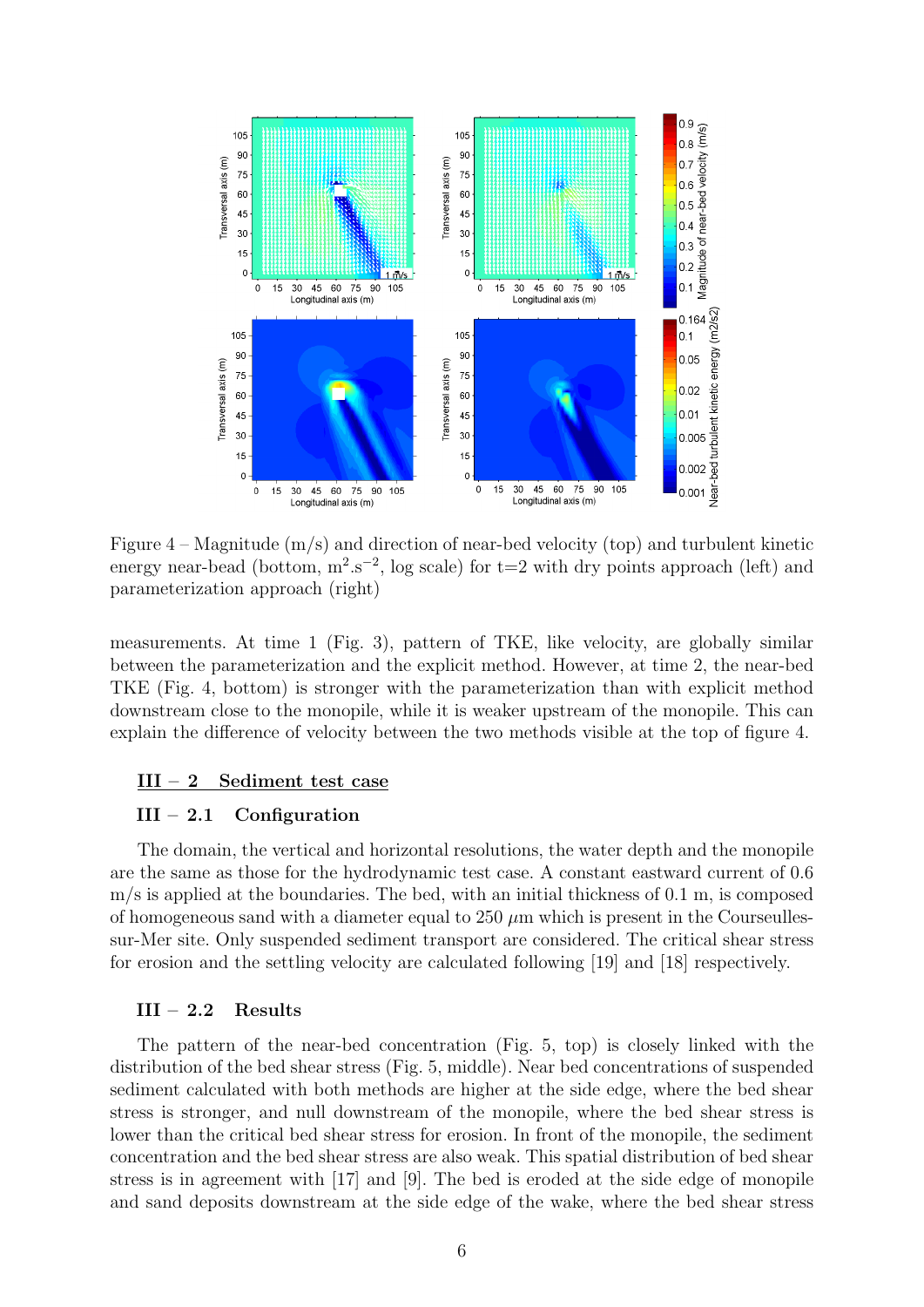becomes weaker(Fig. 5, bottom). In front of the pile, the bed is not eroded as expected [17].This can be explained by the fact that horseshoe vortices are not reproduced in the model because of resolution.

Patterns are different between the dry point method and the parameterization method, especially in the immediate vicinity of the monopile. This difference is expected, due to the discrepancies in the near-bed velocities between the two methods at this location, discussed in section III-1.



Figure  $5$  – Suspended sand concentration in the near-bed (SSC, mg/l, top), bed shear stress (N.m<sup>-2</sup>, middle) and bed thickness (m, bottom) after 11 hours of simulation with dry points approach (left) and parameterization approach (right).

## III – 3 Courseulles-sur-Mer

## III – 3.1 Configuration

The regional model MARS3D is applied in a domain including the future offshore wind farm of Courseulles-sur-Mer (Fig. 6). Five nested ranks are used to allow a high resolution and take into account explicitly the monopile in the mesh. The horizontal resolutions are 243 m for rank 0 (red grid), 81 m for rank 1 (green grid), 27 m for rank 2 (pink grid), 9 m for rank 3 (blue grid) and 3 m for rank 4 (brown grid). The sea surface height is forced by data from SHOM (French Navy) for rank 0 and by data from the previous rank for the other ranks. Zero velocity gradients are imposed along open boundaries for rank 0. Dirichlet conditions are used for velocities for the other ranks. Only the rank 4 is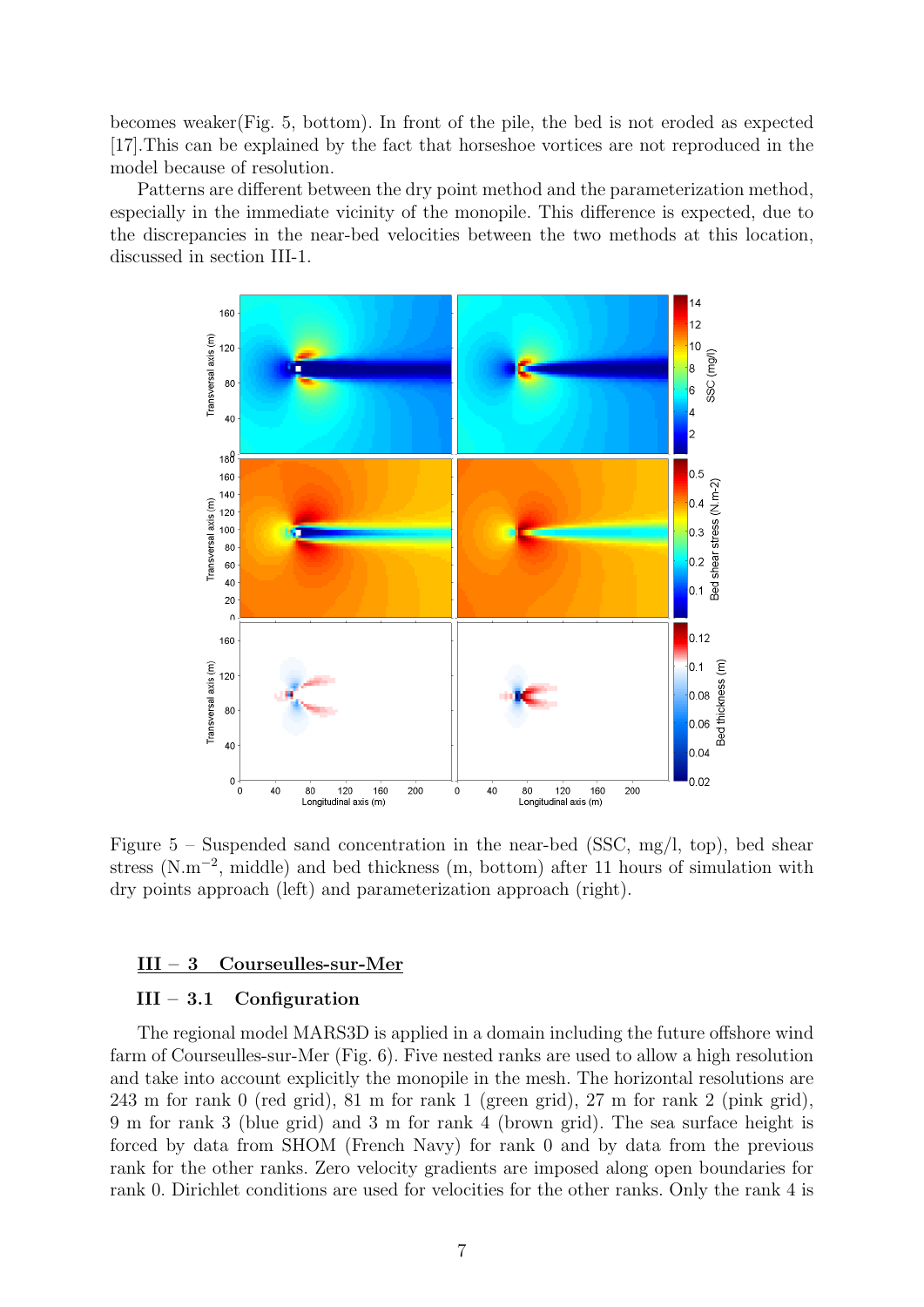solved in three-dimensions. Simulations are carried out on the  $13/11/2011$  when the tide is medium (tidal coefficient of 78). In the regional simulation case (with nested ranks), the horizontal viscosity had to be increased to avoid numerical instabilities.  $f_{visc}$  is taken equal to 10, leading to a uniform horizontal viscosity equal to 0.35 m<sup>2</sup>/s with a uniform spatial resolution.



Figure 6 – Calculation domains for the regional scale

## III – 3.2 Results

Figure 7 shows the magnitude of the barotropic velocity with the dry points approach at 15 :00 when the velocity reachs its maximum value during the semi-diurnal tidal cycle. A wake appears downstream of each of the monopiles. A zoom is shown in figure 8 to analyse the pattern. With the dry points method (Fig. 8, top),the barotropic velocity decreases both in front and downstream of the monopile, but increases on the sides, in agreement with the results found in section 3.1. However, the decrease in velocity is smaller in this case than in the test case (Fig. 2). This is due to the higher input horizontal viscosity used in this case. With the parameterization when the drag coefficient is still equal to 0.65 (Fig. 8, middle), the spatial distribution of the barotropic velocity is reproduced but the impact is underestimated. The drag coefficient has to be increased to 1 (Fig. 8, bottom) to reach the same order of magnitude for the velocity in dry points method and parameterization method, while keeping the same pattern. The increase of the horizontal viscosity reduces and softens the effect of drag force on the flow. An artificial increase of  $C_d$  is needed to produce the correct drag force.

## IV – Discussion

The dry points strategy is considered here as the reference method. However, velocities obtained with this method still have to be validated. The width of the wake predicted with this method is compared with experimental measurements described in [4], following a Froude similarity criterion. Figure 9 indicates that the intensity of the streamwise component of velocity across the flume near the surface is correctly reproduced. Moreover physical modelling at laboratory scales is being performed by project partners at the universities of Caen, Le Havre and Plymouth, in order to validate further the numerical modelling.

The drag coefficient  $C_d$  is taken constant in the test cases. However, the parameterization either underestimates or overestimates the wake behind the monopile depending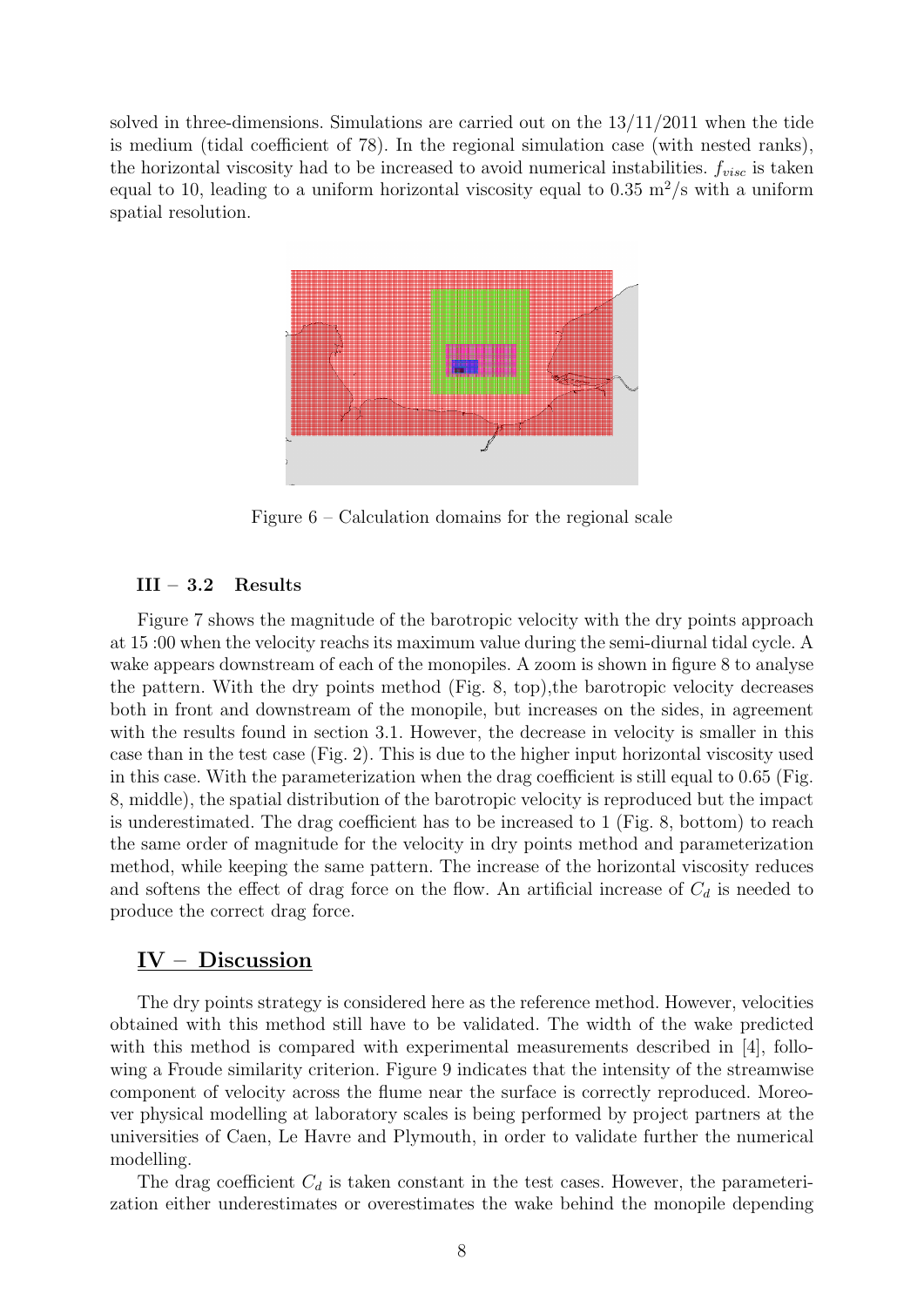

Figure  $7$  – Magnitude of barotropic velocity  $(m/s)$  for Courseulles-sur-Mer site with dry points approach the  $13/11/2011$  at  $15:00$ . The rectangular frame indicates the area where the zoom is shown in figure 8.



Figure 8 – Zoom of the Magnitude  $(m/s)$  of barotropic velocity  $(m/s)$  the  $13/11/2011$ at 15 :00 for Courseulles-sur-Mer with dry points approach (top) and parameterization approach with  $C_d = 0.65$  (middle) and  $C_d = 1$  (bottom).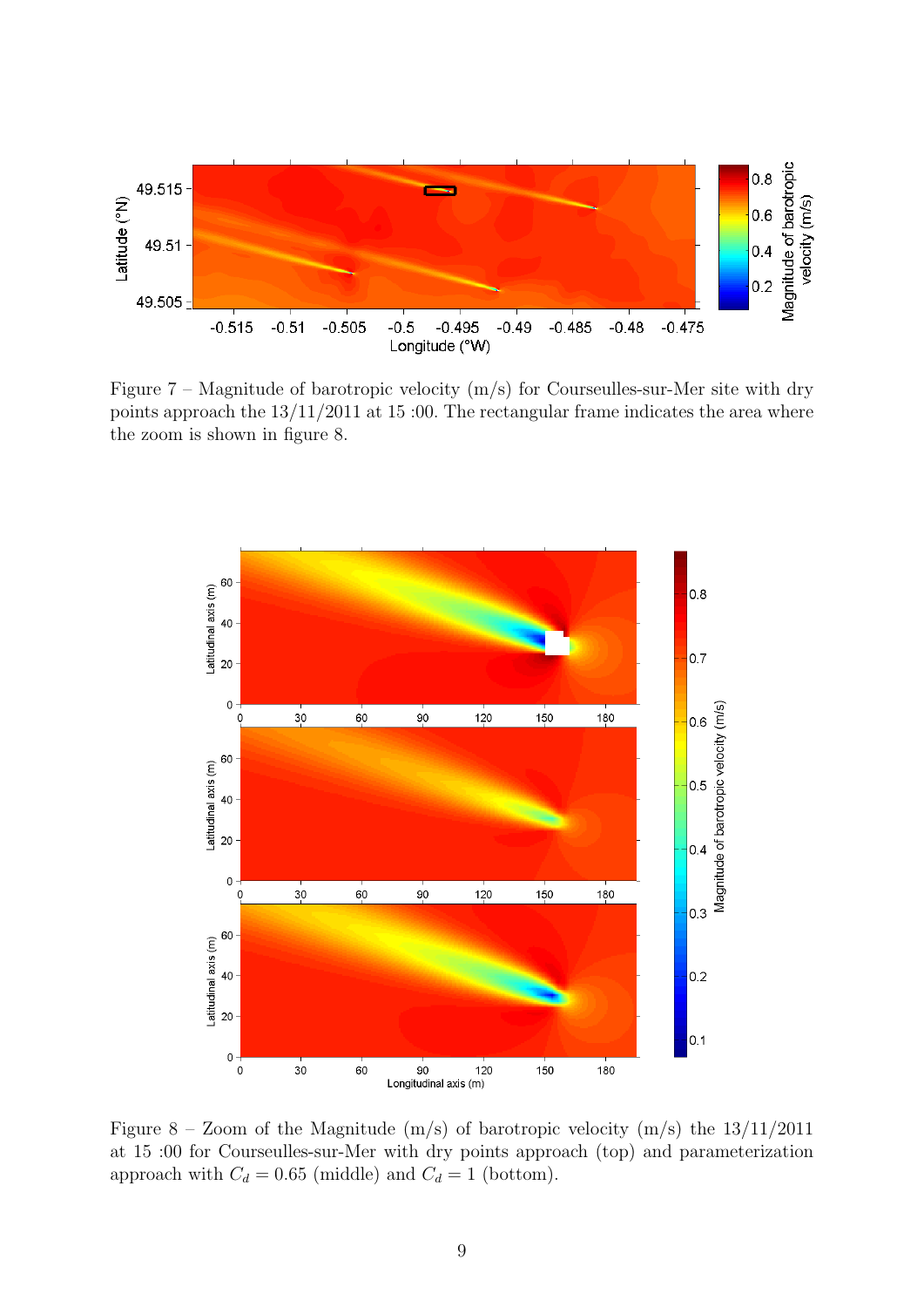

Figure 9 – Streamwise component of velocity  $(m/s)$  across the flume near the surface simulated (blue line) and measured (pink points).

of velocity. This can be explained by the fact that  $C_d$  is very sensitive for this range of Reynolds numbers [1, 2, 16]. The values of the drag coefficient  $C_d$ , used in the parameterization method, should vary as a function of the Reynolds number, to improve results along an entire tidal cycle. The monopile shape and and the flow direction also influence the drag coefficient (e.g. [14]).

The parameterization method has difficulties in reproducing the pattern of the nearbed velocities around the monopile. At this location, complex structures, such as horseshoe vortices, are observed upstream of the monopile. These vortices are well reproduced by [17], who solve explicitly the monopile and use a very high model resolution, with 128 cells all around monopile perimeter. At present, the parameterization method developed here doesn't take into account this source of turbulence. However, as indicated in section 3.1, the size of the horseshoe vortex is less than one diameter [17], so less than the size of two cells with the resolution used in our study. A sub-grid parameterization using a coarse grid is not able to reproduce horseshoe vortices.

The undisturbed (free stream) velocity is taken 90 m away from the monopile. However, in the regional model case, modifications of the current between this point and the monopile, due for instance to bathymetric changes, are not take into account. This distance may be reduced in regional cases to calculate the drag force with an appropriate velocity.

Improvements of the parameterization method will help to reproduce the impact of a monopile on the hydrodynamics more accurately, especially at the bottom, and will lead to a better estimation of the sediment transport. Indeed, erosion and deposition are closely linked to the current velocity, and are key factors to evaluate the suspended sediment concentrations for this type of sand. For the regional case, the heterogeneity of the sediment, and the contributions of sediment discharges coming from rivers (Seine, Orne, Baie des Veys) or from coastal erosion [23], will have to be considered.

## $V -$  Conclusions

In this paper two methods to assess monopile impacts on hydrodynamics and sediment transport were presented : a first approach explicitly solving the monopile, and a second approach where the effect of the monopile is included as a parameterization. The spatial distributions of velocity and TKE simulated with the first approach are in agreement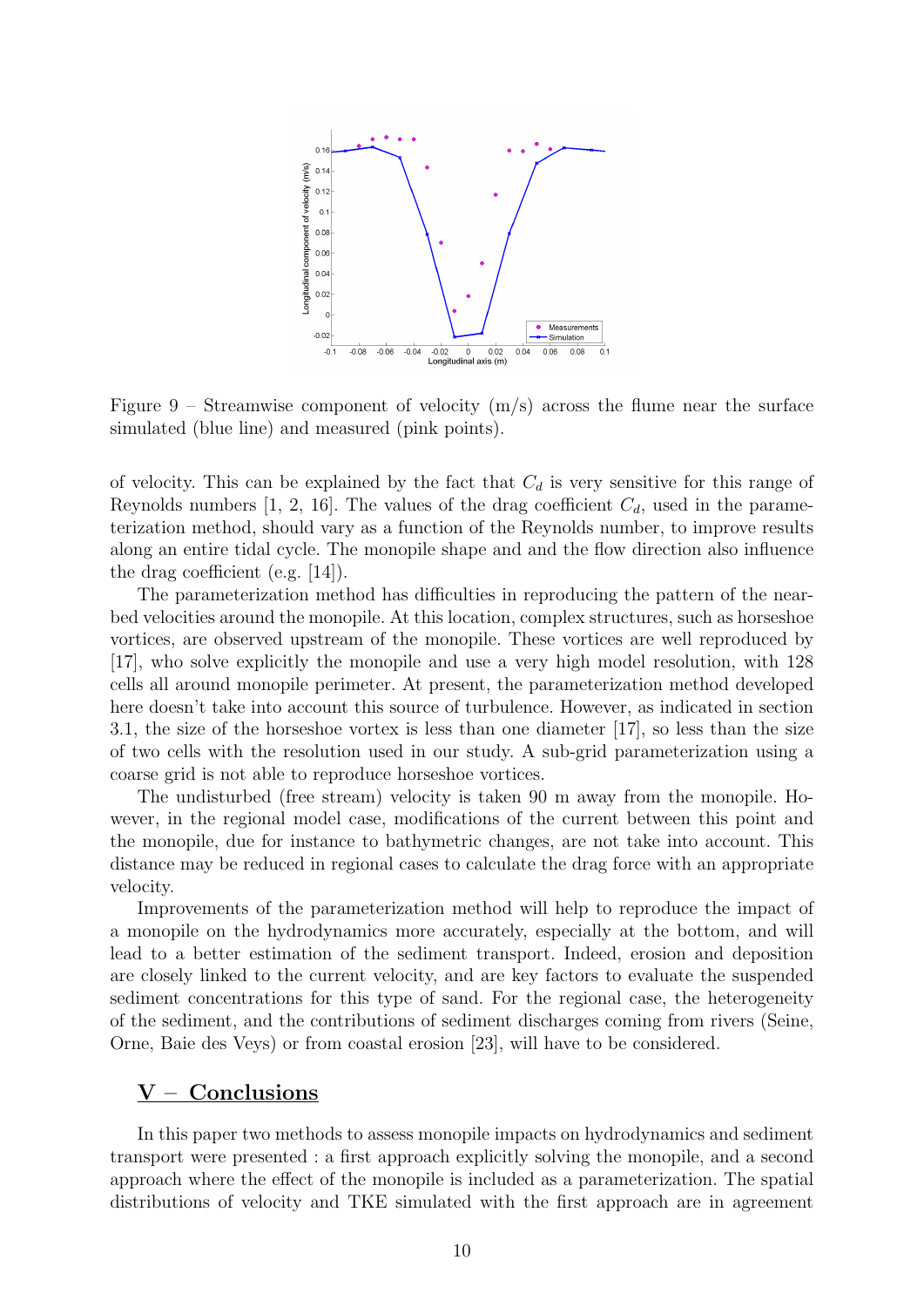with those published. The parameterization approach generally reproduces the velocity and TKE, but improvements are needed in the near-bed. It was observed that the choice of the drag coefficient for high Reynolds numbers requires further developments. Also, knowledge of the near-bed velocity around the monopile is essential to estimate local scour. Future work will consider the effect of waves on the monopile impacts, by coupling the circulation model MARS3D with the sea state model WW3 [6].

## VI – Acknowledgments

This paper is a contribution to the European cross-border program Interreg IVA France (Channel) - England OFELIA (Offshore Foundations EnvironmentaL Impact Assessments), which involves the universities of Caen, Le Havre and Plymouth. A. Rivier and G. Pinon are supported by the University of Le Havre, A.C. Bennis by the University of Caen and V. Magar and M. Gross by CICESE. A. Rivier acknowledges the support of a post-doctoral grant from the University of Le Havre. The authors are grateful to Frank Dumas (IFREMER) for providing the model configuration for the Courseulles-sur-Mer site and to Alexander Ezersky (University of Caen) for providing experimental data.

## Références

- [1] E. Achenbach. Distribution of local pressure and skin friction around a circular cylinder in cross-flow up to Re=  $5 \times 10^6$ . Journal of Fluid Mechanics, 34(04) :625– 639, 1968.
- [2] E. Achenbach. Influence of surface roughness on the cross-flow around a circular cylinder. Journal of Fluid Mechanics, 46(02) :321–335, 1971.
- [3] Actimar. Synthèse de l'étude 2009 Analyse des impacts hydrosédimentaires du projet de parc ´eolien en mer en Baie de Seine,rapport moc n˚0732 prepared for Eoliennes offshore du Calvados, 2013.
- [4] A. Baelhaq. Traitement des données expérimentales sur la synchronisation d'allée de Von Karman par les ondes superficielles. Master's thesis, Université de Caen Basse-Normandie, 2014.
- [5] M. Baptist, V. Babovic, J. Rodríguez Uthurburu, M. Keijzer, R. Uittenbogaard, A. Mynett, and A. Verwey. On inducing equations for vegetation resistance. Journal of Hydraulic Research, 45(4) :435–450, 2007.
- [6] A.-C. Bennis, F. Ardhuin, and F. Dumas. On the coupling of wave and threedimensional circulation models : Choice of theoretical framework, practical implementation and adiabatic tests. Ocean Modelling, 40(3) :260–272, 2011.
- [7] T. Bouma, L. Van Duren, S. Temmerman, T. Claverie, A. Blanco-Garcia, T. Ysebaert, and P. Herman. Spatial flow and sedimentation patterns within patches of epibenthic structures : Combining field, flume and modelling experiments. Continental Shelf Research, 27(8) :1020–1045, 2007.
- [8] CEFAS. Scroby Sands Offshore Wind Farm Coastal Processes Monitoring. Final Report AEO262 prepared for Marine Environmental Division, Defra and Department of Trade and Industry, 2006.
- [9] B. Dargahi. The turbulent flow field around a circular cylinder. Experiments in Fluids, 8(1-2) :1–12, 1989.